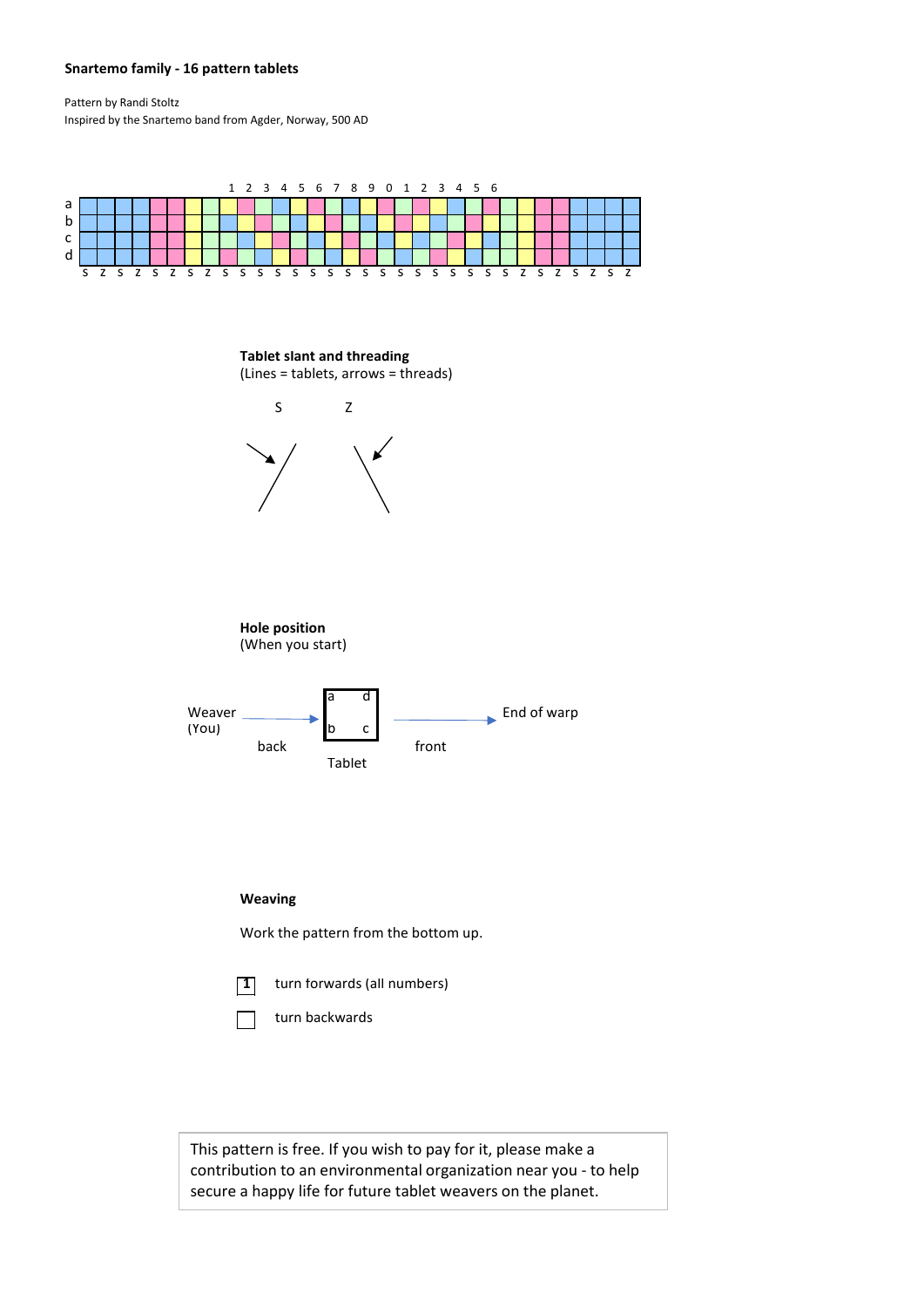| 1 <sup>1</sup> | $\overline{2}$ | $\overline{\mathbf{3}}$ |                         | 5. |                |                         |   | 9 <sup>°</sup> |                | $\mathbf{1}$ |                | $\overline{\mathbf{3}}$ |                |                |   |
|----------------|----------------|-------------------------|-------------------------|----|----------------|-------------------------|---|----------------|----------------|--------------|----------------|-------------------------|----------------|----------------|---|
| 1 <sup>1</sup> | $\overline{2}$ |                         | $\overline{a}$          |    |                |                         | 8 |                | $\mathbf{0}$   | $\mathbf{1}$ | $\overline{2}$ |                         | $\overline{4}$ |                |   |
| 1              |                | $\overline{\mathbf{3}}$ |                         |    |                | $\overline{7}$          |   |                | $9$   0        | $\mathbf{1}$ | $\overline{2}$ | $\overline{\mathbf{3}}$ |                | 5              |   |
|                | $\overline{2}$ |                         |                         |    | 6              |                         | 8 | <u>g</u>       | $\mathbf{0}$   | $\mathbf{1}$ | $\overline{2}$ | $\overline{\mathbf{3}}$ | $\overline{4}$ |                | 6 |
| $\mathbf{1}$   |                | 3                       | 4                       | 5  |                | $\overline{7}$          |   |                |                |              |                |                         |                | 5              |   |
|                | $\overline{2}$ |                         | 4                       | 5  | 6              |                         | 8 |                |                |              |                |                         | 4 <sup>1</sup> |                | 6 |
|                |                | $\overline{3}$          |                         | 5. | 6 <sup>1</sup> | $\overline{7}$          |   | 9 <sup>1</sup> |                |              |                | 3                       |                | 5              | 6 |
|                |                |                         | 4                       |    | 6              | $\overline{7}$          | 8 |                | $\mathbf{0}$   |              | $\overline{2}$ |                         | 4              | 5              | 6 |
| $\mathbf{1}$   |                |                         |                         | 5  |                | $\overline{7}$          | 8 | 9              |                | $\mathbf{1}$ |                | 3                       | $\vert$        | 5              | 6 |
|                | $\overline{2}$ |                         |                         |    | 6              |                         |   |                | $\mathbf{0}$   |              | $\overline{2}$ | 3                       | 4              | 5              |   |
| 1              |                | $\overline{\mathbf{3}}$ |                         |    |                |                         |   | 9 <sup>°</sup> |                | 1            | $\overline{2}$ | $\overline{\mathbf{3}}$ | $\overline{4}$ |                |   |
| 1 <sup>1</sup> | $\overline{2}$ |                         | 4                       |    |                |                         | 8 |                | $\mathbf{0}$   | $\mathbf{1}$ | $\overline{2}$ | $\overline{\mathbf{3}}$ |                |                |   |
|                |                |                         |                         |    |                |                         |   |                |                |              |                |                         |                |                |   |
| $\vert$ 1      | $\overline{2}$ | $\overline{\mathbf{3}}$ |                         | 5. |                | $\overline{7}$          |   | 9 <sub>1</sub> | $\mathbf{0}$   | $\mathbf{1}$ | $\overline{2}$ |                         |                |                |   |
| 1              | $\overline{2}$ | $\overline{\mathbf{3}}$ | $\overline{a}$          |    | 6              |                         | 8 | $\overline{9}$ | $\mathbf{0}$   | 1            |                |                         |                |                |   |
|                |                |                         |                         | 5. |                | $\overline{7}$          | 8 | 9              | $\mathbf{0}$   |              | 2              | $\overline{\mathbf{3}}$ | $\mathbf{A}$   | 5              | 6 |
|                |                |                         | $\overline{\mathbf{4}}$ |    |                | $6 \mid 7$              | 8 | 9              |                |              |                | 3                       | $\vert$ 4      | $\overline{5}$ | 6 |
|                |                | 3                       |                         | 5  | 6 <sup>1</sup> | $\overline{\mathbf{z}}$ | 8 |                |                |              |                |                         | 4 <sup>1</sup> | 5              | 6 |
|                | $\overline{2}$ |                         | 4                       | 5  | 6              | $\overline{7}$          |   |                |                |              |                |                         |                | 5              | 6 |
| $\mathbf{1}$   |                | 3                       | $\overline{4}$          | 5  | 6              |                         |   |                |                | $\mathbf{1}$ |                |                         |                |                | 6 |
|                | $\overline{2}$ | $\overline{\mathbf{3}}$ | $\overline{a}$          | 5  |                |                         |   |                | $\mathbf{0}$   |              | $\overline{2}$ |                         |                |                |   |
| 1 <sup>1</sup> | $\overline{2}$ | $\overline{\mathbf{3}}$ | 4                       |    |                |                         |   | 9              |                | $\mathbf{1}$ |                | $\overline{\mathbf{3}}$ |                |                |   |
| 1              | $\overline{2}$ | 3                       |                         |    |                |                         | 8 |                | $\mathbf{0}$   | $\mathbf{1}$ | $\overline{2}$ |                         | $\overline{4}$ |                |   |
| $\mathbf{1}$   | $\overline{2}$ |                         |                         |    |                | $\overline{7}$          |   | 9              | $\mathbf{0}$   | $\mathbf{1}$ | $\overline{2}$ | 3                       |                | 5              |   |
| $\mathbf{1}$   |                |                         |                         |    | 6              |                         | 8 | $\overline{9}$ | $\mathbf{0}$   |              | $\overline{2}$ | $\overline{\mathbf{3}}$ | 4              |                | 6 |
|                |                |                         |                         | 5  |                | $\overline{7}$          |   |                |                | $\mathbf{1}$ |                | 3                       | $\overline{4}$ | 5              |   |
|                |                |                         | $\overline{\mathbf{4}}$ |    | 6              |                         | 8 |                |                |              | $\overline{2}$ |                         |                | 4 5            | 6 |
|                |                | 3                       |                         | 5  | $6\phantom{1}$ | $\overline{\mathbf{z}}$ |   | 9 <sub>1</sub> |                |              |                | 3                       |                | 5              | 6 |
|                |                |                         |                         |    |                |                         |   |                |                |              |                |                         |                |                |   |
|                | $\overline{2}$ |                         | 4                       | 5  | 6              | $\overline{\mathbf{z}}$ | 8 |                | $\mathbf{0}$   |              |                |                         | $\vert$        |                | 6 |
| $\mathbf{1}$   |                | 3                       | 4                       | 5  |                | $\overline{7}$          | 8 | $\overline{9}$ |                | $\mathbf{1}$ |                |                         |                | 5              |   |
|                | $\overline{2}$ |                         |                         |    | 6 <sup>1</sup> |                         | 8 | $\overline{9}$ | $\mathbf{0}$   |              | 2              | $\overline{\mathbf{3}}$ | $\overline{a}$ |                | 6 |
| $\mathbf{1}$   |                | $\overline{\mathbf{3}}$ |                         |    |                | $\overline{7}$          |   | 9              | $\mathbf{0}$   | $\mathbf{1}$ | $\vert$ 2      | $\overline{\mathbf{3}}$ |                | 5              |   |
| 1 <sup>1</sup> | $\overline{2}$ |                         | 4                       |    |                |                         | 8 |                | $\mathbf{0}$   | $\mathbf{1}$ | $\overline{2}$ |                         | $\overline{4}$ |                |   |
| $\mathbf{1}$   | $\overline{2}$ | $\overline{\mathbf{3}}$ |                         | 5  |                |                         |   | 9              |                | $\mathbf{1}$ |                | 3                       |                |                |   |
| 1 2            |                |                         | 3 4                     |    | 6 <sup>1</sup> |                         |   |                | $\overline{0}$ |              | 2 <sup>1</sup> |                         |                |                |   |

2nd start

|              |                |   |   | 5 |   | $\overline{7}$ | 8 | 9 |              | $\mathbf{1}$ |                | 3 | 4 | 5 | 6 |
|--------------|----------------|---|---|---|---|----------------|---|---|--------------|--------------|----------------|---|---|---|---|
|              |                |   | 4 |   | 6 | $\overline{7}$ | 8 |   | 0            |              | $\overline{2}$ |   | 4 | 5 | 6 |
|              |                | 3 |   | 5 | 6 | 7              |   | 9 |              |              |                | 3 |   | 5 | 6 |
|              | $\overline{2}$ |   | 4 | 5 | 6 |                | 8 |   |              |              |                |   | 4 |   | 6 |
| $\mathbf{1}$ |                | 3 | 4 | 5 |   | $\mathbf{1}$   |   |   |              | $\mathbf{1}$ |                |   |   | 5 |   |
|              | $\overline{2}$ |   |   |   | 6 |                |   |   | 0            |              | 2              | 3 | 4 |   | 6 |
| $\mathbf{1}$ |                | 3 |   |   |   |                |   | 9 |              | $\mathbf{1}$ | $\overline{2}$ | 3 |   | 5 |   |
| $\mathbf{1}$ | $\overline{2}$ |   | 4 |   |   |                | 8 |   | 0            | $\mathbf{1}$ | $\overline{2}$ |   | 4 |   |   |
| $\mathbf{1}$ | $\overline{2}$ | 3 |   | 5 |   | $\overline{7}$ |   | 9 | $\bf{0}$     | 1            |                | 3 |   |   |   |
| $\mathbf{1}$ | $\overline{2}$ | 3 | 4 |   | 6 |                | 8 | 9 | $\mathbf{0}$ |              | $\overline{2}$ |   |   |   | 6 |
|              | $\overline{2}$ | 3 | 4 | 5 |   | $\overline{7}$ |   |   |              | 1            |                |   |   | 5 |   |
|              |                | 3 | 4 | 5 | 6 |                | 8 |   |              |              |                |   | 4 |   | 6 |
|              |                |   | 4 | 5 | 6 | $\overline{z}$ |   | 9 |              |              |                | 3 |   | 5 | 6 |
|              |                |   |   | 5 | 6 | 7              | 8 |   | 0            |              | $\overline{2}$ |   | 4 | 5 | 6 |
|              |                |   |   |   | 6 | 7              | 8 | 9 |              | $\mathbf{1}$ |                | 3 | 4 | 5 | 6 |
|              |                |   |   |   |   | $\overline{7}$ | 8 | 9 | 0            |              | $\overline{2}$ | 3 | 4 | 5 |   |
|              |                |   |   |   |   |                | 8 | 9 | 0            | 1            | $\overline{2}$ | 3 | 4 |   |   |
|              |                |   |   |   |   |                |   | 9 | 0            | $\mathbf{1}$ | $\overline{2}$ | 3 |   |   |   |
|              |                |   |   |   |   |                |   |   | $\bf{0}$     | 1            | $\overline{2}$ |   |   |   |   |
|              |                |   |   |   |   |                |   |   |              | 1            |                |   |   |   |   |
|              |                |   |   |   |   |                |   |   |              |              |                |   |   |   |   |
|              |                |   |   |   |   |                |   |   |              |              |                |   |   |   |   |
|              |                |   |   |   |   |                |   |   |              |              |                |   |   |   |   |
|              |                |   |   |   |   |                |   |   |              |              |                |   |   |   |   |
|              |                |   |   |   |   |                |   |   |              |              |                |   |   |   |   |
|              |                |   |   |   |   |                |   |   |              |              |                |   |   |   |   |

|                  | $\overline{2}$ |                         | $\vert$                 | $\overline{5}$          | 6                | $\overline{7}$          |                  |                  |              |              |                |                         |                          | 5                       | $\boldsymbol{6}$        |
|------------------|----------------|-------------------------|-------------------------|-------------------------|------------------|-------------------------|------------------|------------------|--------------|--------------|----------------|-------------------------|--------------------------|-------------------------|-------------------------|
| 1                |                | 3 <sup>1</sup>          | 4                       | 5                       | 6                |                         |                  |                  |              | $\mathbf{1}$ |                |                         |                          |                         | 6                       |
|                  | $\mathbf{2}$   | 3                       | $\overline{4}$          | 5                       |                  |                         |                  |                  | $\mathbf{0}$ |              | $\overline{2}$ |                         |                          |                         |                         |
| $\mathbf{1}$     | $\overline{2}$ | 3 <sup>1</sup>          | 4                       |                         |                  |                         |                  | 9                |              | $\mathbf{1}$ |                | 3                       |                          |                         |                         |
| $\mathbf{1}$     | $\overline{2}$ | $\overline{\mathbf{3}}$ |                         |                         |                  |                         | 8                |                  | $\mathbf{0}$ | $\mathbf{1}$ | $\overline{2}$ |                         | 4                        |                         |                         |
| 1                | $\overline{2}$ |                         |                         |                         |                  | $\overline{7}$          |                  | 9                | $\mathbf 0$  | $\mathbf{1}$ | $\overline{2}$ | $\overline{\mathbf{3}}$ |                          | 5                       |                         |
| 1                |                |                         |                         |                         | 6                |                         | 8                | $\boldsymbol{9}$ | $\mathbf{0}$ |              | $\mathbf 2$    | $\overline{\mathbf{3}}$ | 4                        |                         | 6                       |
|                  |                |                         |                         | 5                       |                  | $\overline{7}$          |                  |                  |              | $\mathbf{1}$ |                | 3                       | 4                        | -5                      |                         |
|                  |                |                         | $\overline{4}$          |                         | 6                |                         | 8                |                  |              |              | $\overline{2}$ |                         | 4                        | $\overline{5}$          | 6                       |
|                  |                | 3 <sup>1</sup>          |                         | 5                       | 6                | $\overline{7}$          |                  | 9                |              |              |                | 3                       |                          | $\overline{\mathbf{5}}$ | $\boldsymbol{6}$        |
|                  | $\overline{2}$ |                         |                         | 4 5                     | $6\phantom{1}$   | $\overline{7}$          | 8                |                  | $\mathbf{0}$ |              |                |                         | 4                        |                         | $6\phantom{1}$          |
| $\mathbf{1}$     |                | 3 <sup>1</sup>          | $\overline{a}$          | $\overline{\mathbf{5}}$ |                  | $\overline{7}$          | $\boldsymbol{8}$ | 9                |              | $\mathbf{1}$ |                |                         |                          | 5                       |                         |
|                  | $\overline{2}$ |                         |                         |                         | 6                |                         | $\bf{8}$         | 9                | $\mathbf{0}$ |              | $\overline{2}$ | $\mathbf{3}$            | 4                        |                         | 6                       |
| $\mathbf{1}$     |                | 3 <sup>1</sup>          |                         |                         |                  | $\overline{7}$          |                  | 9                |              | 0 1          | $\overline{2}$ | 3                       |                          | 5                       |                         |
| $\mathbf{1}$     | $\overline{2}$ |                         | $\overline{\mathbf{4}}$ |                         |                  |                         | 8                |                  | $\mathbf{0}$ | $\mathbf{1}$ | $\overline{2}$ |                         | 4                        |                         |                         |
| $\mathbf{1}$ $ $ | $\overline{2}$ | 3 <sup>1</sup>          |                         | 5                       |                  |                         |                  | 9                |              | $\mathbf{1}$ |                | 3                       |                          |                         |                         |
| $\mathbf{1}$     | 2              | $\vert$ 3               | $\boldsymbol{4}$        |                         | $\boldsymbol{6}$ |                         |                  |                  | $\mathbf{0}$ |              | $\overline{2}$ |                         |                          |                         |                         |
|                  |                |                         |                         |                         |                  |                         |                  |                  |              |              |                |                         |                          |                         |                         |
|                  | nd start!      |                         |                         |                         |                  |                         |                  |                  |              |              |                |                         |                          |                         |                         |
|                  |                |                         |                         |                         |                  |                         |                  |                  |              |              |                |                         |                          |                         |                         |
|                  |                |                         |                         |                         |                  |                         |                  |                  |              |              |                |                         |                          |                         |                         |
|                  |                |                         |                         |                         |                  |                         |                  |                  |              |              |                |                         |                          |                         |                         |
|                  |                |                         |                         |                         |                  |                         |                  |                  |              |              |                |                         |                          |                         |                         |
|                  |                |                         |                         |                         |                  |                         |                  |                  |              |              |                |                         |                          |                         |                         |
|                  |                |                         |                         | 5                       |                  | $\overline{\mathbf{z}}$ | $\boldsymbol{8}$ | 9                |              | $\mathbf{1}$ |                | 3                       | $\vert \mathbf{a} \vert$ | $\overline{\mathbf{5}}$ | $\boldsymbol{6}$        |
|                  |                |                         | 4                       |                         | 6                | $\overline{7}$          | 8                |                  | $\mathbf{0}$ |              | $\overline{2}$ |                         | 4                        | $\overline{\mathbf{5}}$ | $\overline{\mathbf{6}}$ |
|                  |                | 3                       |                         | 5                       | 6                | $\overline{7}$          |                  | 9                |              |              |                | 3                       |                          | $\overline{\mathbf{5}}$ | $\boldsymbol{6}$        |
|                  | $\overline{2}$ |                         |                         | 4 5                     | $6\phantom{1}$   |                         | 8                |                  |              |              |                |                         | 4                        |                         | $6\phantom{1}$          |
| 1                |                | 3 <sup>1</sup>          | $\sim$                  | 5                       |                  | $\mathbf{1}$            |                  |                  |              | 1            |                |                         |                          | 5                       |                         |
|                  | $\overline{2}$ |                         |                         |                         | 6                |                         |                  |                  | $\mathbf{0}$ |              | $\overline{2}$ | 3                       | 4                        |                         | 6                       |
| $\mathbf{1}$     |                | 3 <sup>1</sup>          |                         |                         |                  |                         |                  | 9                |              | $\mathbf{1}$ | $\overline{2}$ | $\overline{\mathbf{3}}$ |                          | 5                       |                         |
| $\mathbf{1}$     | $\overline{2}$ |                         | 4                       |                         |                  |                         | 8                |                  | $\mathbf{0}$ | $\mathbf{1}$ | $\overline{2}$ |                         | 4                        |                         |                         |
| $\mathbf{1}$     | 2              | 3 <sup>1</sup>          |                         | 5 <sup>1</sup>          |                  | 7 <sup>1</sup>          |                  | 9                | $\mathbf{0}$ | $\mathbf{1}$ |                | 3                       |                          |                         |                         |
| 1                | $\overline{2}$ | 3 <sup>1</sup>          | 4                       |                         | $6 \overline{6}$ |                         | 8                | 9                | $\mathbf{0}$ |              | $\overline{2}$ |                         |                          |                         | 6                       |
|                  | $\overline{2}$ | 3 <sup>2</sup>          | $\mathbf{4}$            | 5                       |                  | $\overline{7}$          |                  |                  |              | $\mathbf{1}$ |                |                         |                          | 5                       |                         |
|                  |                | 3 <sup>1</sup>          | $\sim$                  | 5 <sub>1</sub>          | 6                |                         | 8                |                  |              |              |                |                         | 4                        |                         | 6                       |
|                  |                |                         | 4 <sup>1</sup>          | 5                       | 6                | $\overline{7}$          |                  | 9                |              |              |                | 3                       |                          | 5                       | $\boldsymbol{6}$        |
|                  |                |                         |                         | 5                       | 6                | $\overline{\mathbf{z}}$ | $\boldsymbol{8}$ |                  | $\mathbf{0}$ |              | $\overline{2}$ |                         | 4                        | ${\bf 5}$               | $\boldsymbol{6}$        |
|                  |                |                         |                         |                         | 6                | $\overline{7}$          | $\bf8$           | $\boldsymbol{9}$ |              | $\mathbf{1}$ |                | $\overline{\mathbf{3}}$ | $\vert$ 4                | ${\bf 5}$               | $6\phantom{a}$          |
|                  |                |                         |                         |                         |                  | $\overline{7}$          | $\bf{8}$         | 9                |              |              | $\mathbf{2}$   | $\mathbf{3}$            | $\overline{\mathbf{a}}$  | ${\bf 5}$               |                         |
|                  |                |                         |                         |                         |                  |                         | 8 <sup>1</sup>   |                  | $\mathbf{0}$ |              |                | 901234                  |                          |                         |                         |
|                  |                |                         |                         |                         |                  |                         |                  |                  |              |              |                | $\overline{\mathbf{3}}$ |                          |                         |                         |
|                  |                |                         |                         |                         |                  |                         |                  | 9                | $\bf{0}$     | $\mathbf{1}$ | $\mathbf 2$    |                         |                          |                         |                         |
|                  |                |                         |                         |                         |                  |                         |                  |                  | 0            | $\mathbf{1}$ | $\overline{2}$ |                         |                          |                         |                         |
|                  |                |                         |                         |                         |                  |                         |                  |                  |              | $\mathbf{1}$ |                |                         |                          |                         |                         |
|                  |                |                         |                         |                         |                  |                         |                  |                  |              |              |                |                         |                          |                         |                         |
|                  |                |                         |                         |                         |                  |                         |                  |                  |              |              |                |                         |                          |                         |                         |
|                  |                |                         |                         |                         |                  |                         |                  |                  |              |              |                |                         |                          |                         |                         |
|                  |                |                         |                         |                         |                  |                         |                  |                  |              |              |                |                         |                          |                         |                         |
|                  |                |                         |                         |                         |                  |                         |                  |                  |              |              |                |                         |                          |                         |                         |
|                  |                |                         |                         |                         |                  |                         |                  |                  |              |              |                |                         |                          |                         |                         |
|                  |                |                         |                         |                         |                  |                         |                  |                  |              |              |                |                         |                          |                         |                         |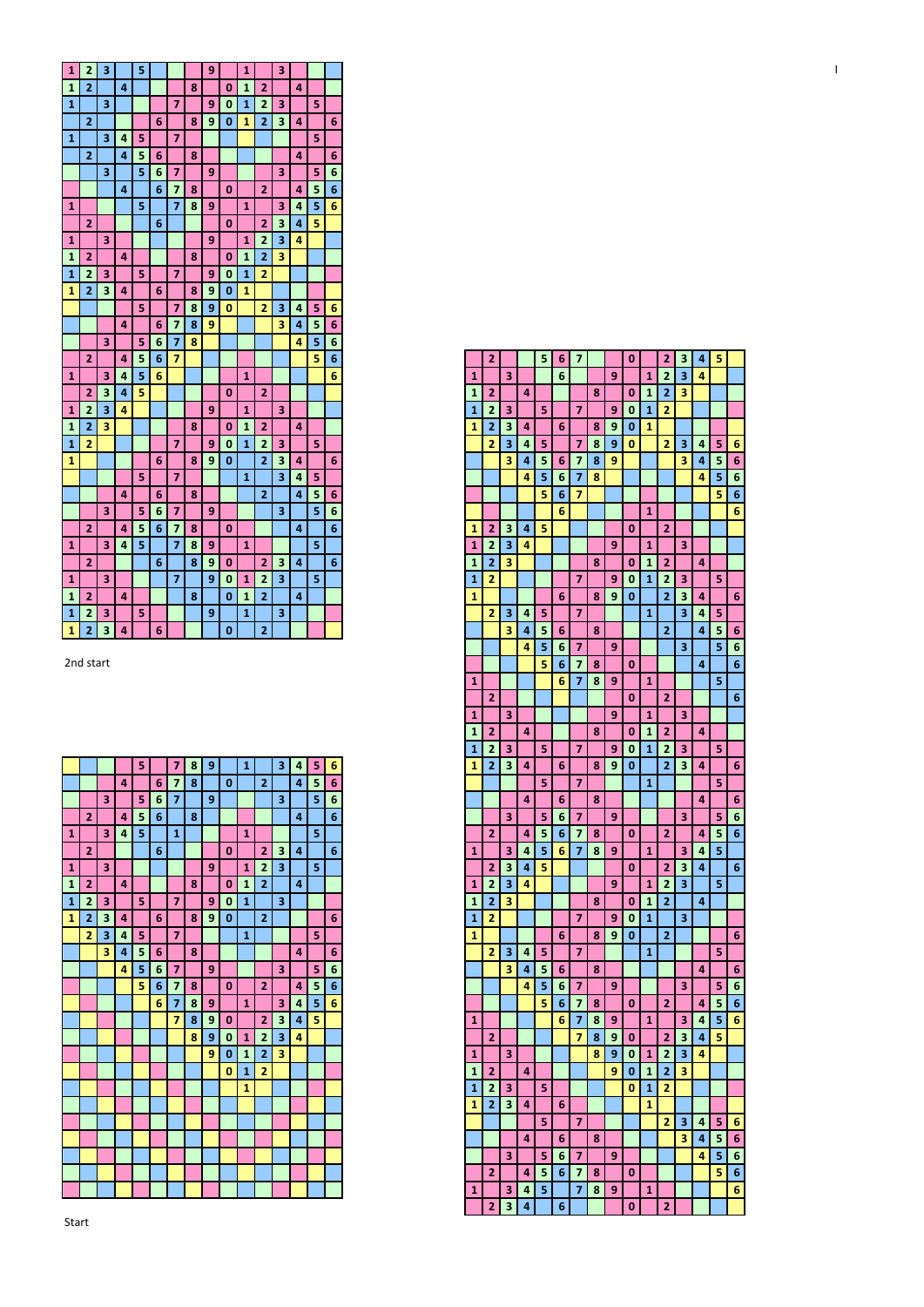|                |                         |   | 4 |   |   |   |   | 9 |             | $\overline{1}$ |                         | 3 |   |   |   |
|----------------|-------------------------|---|---|---|---|---|---|---|-------------|----------------|-------------------------|---|---|---|---|
|                |                         | 3 |   |   |   |   | 8 |   | 0           | $\mathbf{1}$   | 2                       |   | 4 |   |   |
|                | $\overline{2}$          |   |   |   |   | 7 |   | 9 | 0           | $\overline{1}$ | $\overline{2}$          | 3 |   | 5 |   |
| $\mathbf{1}$   |                         |   |   |   | 6 |   | 8 | 9 | 0           |                | 2                       | 3 | 4 |   | 6 |
|                |                         |   |   | 5 |   | 7 | 8 | 9 |             | 1              |                         |   |   | 5 |   |
|                |                         |   | 4 |   | 6 | 7 | 8 |   | 0           |                |                         |   | 4 |   | 6 |
|                |                         | 3 |   | 5 | 6 | 7 |   | 9 |             |                |                         | 3 |   | 5 | 6 |
|                | $\overline{\mathbf{c}}$ |   | 4 | 5 | 6 |   | 8 |   |             |                | 2                       |   | 4 | 5 | 6 |
|                |                         |   |   |   |   |   |   |   |             |                |                         |   |   |   |   |
| 1              |                         | 3 | 4 | 5 |   | 7 |   |   |             | 1              |                         | 3 | 4 | 5 | 6 |
|                | 2                       |   |   |   | 6 |   | 8 | 9 | 0           |                | 2                       |   |   |   |   |
| $\overline{1}$ |                         | 3 |   |   |   | 7 |   | 9 | 0           | 1              |                         | 3 |   |   |   |
| 1              | 2                       |   | 4 |   |   |   | 8 |   | 0           | 1              | 2                       |   | 4 |   |   |
| $\overline{1}$ | $\overline{2}$          | 3 |   | 5 |   |   |   | 9 |             | 1              | 2                       | 3 |   | 5 |   |
| 1              | 2                       | 3 | 4 |   | 6 |   |   |   | 0           |                | 2                       | 3 | 4 |   | 6 |
|                | $\overline{2}$          | 3 | 4 | 5 |   | 7 |   |   |             | 1              |                         |   |   | 5 |   |
|                |                         | з | 4 | 5 | 6 |   | 8 |   |             |                |                         |   | 4 |   | 6 |
|                |                         |   | 4 | 5 | 6 | 7 |   | 9 |             |                |                         | 3 |   | 5 | 6 |
|                |                         |   |   |   |   |   |   |   |             |                |                         |   |   |   |   |
|                |                         |   |   | 5 | 6 | 7 | 8 |   | 0           |                | 2                       |   | 4 | 5 | 6 |
|                |                         |   |   |   | 6 | 7 | 8 | 9 |             | 1              |                         | з | 4 | 5 | 6 |
| 1              | 2                       | 3 | 4 | 5 |   | 7 | 8 | 9 | 0           |                | 2                       |   |   |   |   |
| 1              | $\overline{2}$          | 3 | 4 |   |   |   | 8 | 9 | 0           | 1              |                         | з |   |   |   |
| $\overline{1}$ | $\overline{2}$          | 3 |   |   |   |   |   | 9 | 0           | 1              | 2                       |   | 4 |   |   |
| 1              | 2                       |   |   |   |   |   |   |   | 0           | $\overline{1}$ | $\overline{2}$          | 3 |   | 5 |   |
| 1              |                         |   |   |   | 6 |   |   |   |             | 1              | 2                       | 3 | 4 |   | 6 |
|                |                         |   |   | 5 |   | 7 |   |   |             |                | 2                       | 3 | 4 | 5 |   |
|                |                         |   | 4 |   | 6 |   | 8 |   |             |                |                         | 3 | 4 | 5 | 6 |
|                |                         |   |   |   |   |   |   |   |             |                |                         |   |   |   |   |
|                |                         | 3 |   | 5 | 6 | 7 |   | 9 |             |                |                         |   | 4 | 5 | 6 |
|                | 2                       |   | 4 | 5 |   | 7 | 8 |   | 0           |                |                         |   |   | 5 | 6 |
| $\overline{1}$ |                         | 3 | 4 |   |   |   | 8 | 9 |             | $\mathbf{1}$   |                         |   |   |   | 6 |
|                | 2                       |   |   | 5 | 6 | 7 |   |   | 0           |                | 2                       |   |   |   |   |
| 1              |                         | 3 |   |   | 6 |   |   | 9 |             | 1              |                         | 3 |   |   |   |
| 1              | $\overline{2}$          |   | 4 |   |   |   | 8 |   | 0           | 1              | $\overline{2}$          |   | 4 |   |   |
| 1              | $\overline{2}$          | 3 |   | 5 |   | 7 |   | 9 | 0           | $\overline{1}$ | $\overline{2}$          | 3 |   | 5 |   |
|                | 2                       | 3 | 4 |   | 6 |   | 8 | 9 | 0           |                | 2                       | 3 | 4 |   | 6 |
|                |                         |   |   |   |   |   |   |   |             |                |                         |   |   |   |   |
| $\overline{1}$ |                         | 3 | 4 | 5 |   | 7 | 8 | 9 |             | 1              |                         |   |   | 5 |   |
|                | $\overline{2}$          |   | 4 | 5 | 6 | 7 | 8 |   | $\mathbf 0$ |                |                         |   | 4 |   | 6 |
|                |                         | 3 |   | 5 | 6 | 7 |   | 9 |             |                |                         | з |   | 5 | 6 |
|                |                         |   | 4 |   | 6 |   | 8 |   |             |                | 2                       |   | 4 | 5 | 6 |
|                |                         |   |   | 5 |   | 7 |   |   |             | 1              |                         | 3 | 4 | 5 |   |
| 1              | 2                       | 3 | 4 |   | 6 |   | 8 | 9 | 0           |                | 2                       | 3 | 4 |   | 6 |
| 1              | 2                       | 3 |   | 5 |   | 7 |   | 9 | 0           | 1              | $\overline{\mathbf{z}}$ | 3 |   | 5 |   |
| $\mathbf{1}$   | $\overline{\mathbf{c}}$ |   | 4 |   |   |   | 8 |   | 0           | 1              | $\overline{\mathbf{c}}$ |   | 4 |   |   |
| $\mathbf{1}$   |                         | 3 |   |   |   |   |   | 9 |             | 1              |                         | 3 |   |   |   |
|                | $\overline{\mathbf{c}}$ |   |   |   |   |   |   |   |             |                |                         |   |   |   |   |
|                |                         |   |   |   | 6 |   |   |   | 0           |                | 2                       |   |   |   |   |
| $\mathbf{1}$   |                         | 3 | 4 | 5 |   | 7 | 8 | 9 |             | $\mathbf{1}$   |                         | 3 | 4 | 5 | 6 |
|                | $\overline{\mathbf{c}}$ |   | 4 | 5 | 6 | 7 | 8 |   | 0           |                | 2                       |   | 4 | 5 | 6 |
|                |                         | 3 |   | 5 | 6 | 7 |   | 9 |             |                |                         | 3 |   | 5 | 6 |
|                |                         |   | 4 |   | 6 |   | 8 |   |             |                |                         |   | 4 |   | 6 |
|                |                         |   |   | 5 |   | 7 |   |   |             | 1              |                         |   |   | 5 |   |
| $\mathbf{1}$   | 2                       | 3 | 4 |   | 6 |   | 8 | 9 | 0           |                | $\overline{\mathbf{c}}$ |   |   |   | 6 |
| 1              | 2                       | 3 |   | 5 |   | 7 |   | 9 | 0           | 1              |                         | 3 |   |   |   |
| 1              | 2                       |   | 4 |   |   |   | 8 |   | 0           | 1              | 2                       |   | 4 |   |   |
| 1              |                         | 3 |   |   |   |   |   | 9 |             | 1              | $\overline{\mathbf{c}}$ | 3 |   | 5 |   |
|                |                         |   |   |   |   |   |   |   |             |                |                         |   |   |   |   |
|                | $\overline{\mathbf{c}}$ |   |   |   | 6 |   |   |   | 0           |                | $\overline{\mathbf{c}}$ | 3 | 4 |   | 6 |
| 1              |                         |   |   | 5 |   | 7 |   |   |             | 1              |                         |   |   | 5 |   |
|                |                         |   | 4 |   | 6 |   | 8 |   |             |                |                         |   | 4 |   | 6 |
|                |                         | 3 |   | 5 | 6 | 7 |   | 9 |             |                |                         | 3 |   | 5 | 6 |
|                | $\overline{\mathbf{c}}$ |   | 4 | 5 |   | 7 | 8 |   | 0           |                | $\overline{2}$          |   | 4 | 5 | 6 |
| 1              |                         | 3 | 4 |   |   |   | 8 | 9 |             | 1              |                         | 3 | 4 | 5 | 6 |
|                |                         |   |   |   |   |   |   |   |             |                |                         |   |   |   |   |

| 1            | 2              |                         |   |    |   |                         |        |        | 0      | 1            | 2              |    |   |    |        |
|--------------|----------------|-------------------------|---|----|---|-------------------------|--------|--------|--------|--------------|----------------|----|---|----|--------|
| 1            | 2              | 3                       |   |    |   |                         |        | 9      | 0      | 1            | 2              | 3  |   |    |        |
| 1            | 2              | 3                       | 4 |    |   |                         | 8      | 9      | 0      | 1            | 2              | 3  | 4 |    |        |
|              | 2              | 3                       | 4 | 5  |   | 7                       | 8      | 9      | 0      |              | 2              | 3  | 4 | 5  |        |
| 1            |                |                         |   |    | 6 |                         |        |        |        | 1            |                |    |   |    | 6      |
|              |                |                         |   | 5  | 6 | 7                       |        |        |        |              |                |    |   | 5  | 6      |
|              |                |                         | 4 | 5  | 6 | 7                       | 8      |        |        |              |                |    | 4 | 5  | 6      |
|              |                | 3                       | 4 | 5  | 6 | $\overline{\mathbf{z}}$ | 8      | 9      |        |              |                | 3  | 4 | 5  | 6      |
|              | 2              | 3                       | 4 | 5  |   | 7                       | 8      | 9      | 0      |              | 2              | 3  | 4 | 5  |        |
| 1            |                |                         |   |    | 6 |                         | 8      | 9      | 0      | 1            | 2              | з  | 4 |    | 6      |
| 1            | 2              |                         |   |    |   | 7                       |        | 9      | 0      | 1            | 2              | 3  |   | 5  |        |
| 1            | $\overline{2}$ | 3                       |   |    |   |                         | 8      |        | 0      | 1            | 2              |    | 4 |    |        |
| 1            | 2              | 3                       | 4 |    |   |                         |        | 9      |        | 1            |                | 3  |   |    | 6      |
|              | 2              | 3                       | 4 | 5  |   |                         |        |        | 0      |              | 2              |    |   | 5  |        |
| 1            |                | 3                       | 4 | 5  | 6 | 7                       | 8      | 9      |        | 1            |                |    | 4 |    | 6      |
|              | 2              |                         | 4 | 5  | 6 | 7                       | 8      |        | 0      |              |                | з  |   | 5  | 6      |
|              |                | 3                       |   | 5  | 6 | 7                       |        | 9      |        |              | 2              |    | 4 | 5  | 6      |
|              |                |                         | 4 |    | 6 |                         | 8      |        |        | 1            |                | 3  | 4 | 5  | 6      |
|              |                |                         |   | 5  |   | 7                       |        |        | 0      |              | 2              | 3  | 4 | 5  |        |
| 1            | 2              | 3                       | 4 |    | 6 |                         |        | 9      |        | 1            | 2              | 3  | 4 |    |        |
| 1            | 2              | з                       |   | 5  |   |                         | 8      |        | 0      | 1            | 2              | 3  |   |    |        |
| 1            | 2              |                         | 4 |    |   | 7                       |        | 9      | 0      | $\mathbf{1}$ | 2              |    |   |    |        |
| 1            | 2              | 3                       |   | 5  | 6 | $\overline{7}$          | 8      | 9<br>9 | 0<br>0 | 1            |                |    |   | 5  | 6      |
| 1            |                |                         | 4 |    | 6 | 7                       | 8<br>8 | 9      |        |              |                |    | 4 |    |        |
|              |                | 3                       |   | 5  | 6 | 7                       | 8      |        |        |              |                | 3  |   | 5  | 6<br>6 |
|              | 2              |                         | 4 | 5  | 6 | 7                       |        |        |        |              | 2              |    | 4 | 5  | 6      |
| 1            |                | 3                       | 4 | 5  | 6 |                         |        |        |        | 1            |                | 3  | 4 | 5  | 6      |
|              | 2              |                         |   |    |   | 7                       | 8      | 9      | 0      |              | 2              |    |   |    |        |
| 1            |                | 3                       |   |    |   |                         | 8      | 9      | 0      | 1            |                | 3  |   |    |        |
| 1            | 2              |                         | 4 |    |   |                         |        | 9      | 0      | 1            | 2              |    | 4 |    |        |
|              | 2              | 3                       |   | 5  |   |                         |        |        | 0      | 1            | 2              | 3  |   | 5  |        |
| 1            |                | 3                       | 4 |    | 6 |                         |        |        |        | 1            | 2              | 3  | 4 |    | 6      |
| 1            | 2              |                         | 4 | 5  |   | 7                       |        |        |        |              | $\overline{2}$ | 3  | 4 | 5  |        |
| 1            | 2              | 3                       |   | 5  | 6 |                         | 8      |        |        |              |                | 3  | 4 | 5  | 6      |
| 1            | 2              | 3                       | 4 |    | 6 | 7                       |        | 9      |        |              |                |    | 4 | 5  | 6      |
|              | 2              | 3                       | 4 | 5  |   | 7                       | 8      |        | 0      |              |                |    |   | 5  | 6      |
| 1            |                | 3                       | 4 | 5  | 6 |                         | 8      | 9      |        | 1            |                |    |   |    | 6      |
|              | 2              |                         | 4 | 5  | 6 | 7                       |        | 9      | 0      |              | 2              |    |   |    |        |
|              |                | 3                       |   | 5  | 6 | 7                       | 8      |        | 0      | 1            |                | 3  |   |    |        |
|              |                |                         | 4 |    | 6 | 7                       | 8      | 9      |        | 1            | 2              |    | 4 |    |        |
|              |                |                         |   | 5. |   | 7                       | 8      | 9      | 0      |              | $\mathbf{2}$   | 3. |   | 5. |        |
| $\mathbf{1}$ | 2              | 3                       | 4 |    | 6 |                         | 8      | 9      | 0      | 1            |                | 3  | 4 |    | 6      |
| 1            | 2              | 3                       |   | 5  |   | $\overline{7}$          |        | 9      | 0      | 1            | 2              |    | 4 | 5  |        |
| $\mathbf{1}$ | 2              |                         | 4 |    |   |                         | 8      |        | 0      | $\mathbf{1}$ | 2              | 3  |   | 5  | 6      |
| $\mathbf{1}$ |                | 3                       |   |    |   |                         |        | 9      |        | 1            | 2              | 3  | 4 |    | 6      |
|              | $\overline{2}$ |                         |   |    | 6 |                         |        |        | 0      |              | $\overline{2}$ | 3  | 4 | 5  |        |
| $1\vert$     |                | 3                       | 4 | 5  |   | 7                       | 8      | 9      |        | 1            |                | 3  | 4 | 5  | 6      |
|              | $\overline{2}$ |                         | 4 | 5  | 6 | 7                       | 8      |        | 0      |              | 2              |    | 4 | 5  | 6      |
|              |                | $\overline{\mathbf{3}}$ |   | 5  | 6 | 7                       |        | 9      |        |              |                | 3  |   | 5  | 6      |
|              |                |                         | 4 |    | 6 |                         | 8      |        |        |              |                |    | 4 |    | 6      |
|              |                |                         |   | 5  |   | $\overline{\mathbf{z}}$ |        |        |        | $\mathbf{1}$ |                |    |   | 5  |        |
| $\mathbf{1}$ | $\overline{2}$ | 3                       | 4 |    | 6 |                         | 8      | 9      | 0      |              | $\overline{2}$ | 3  | 4 |    | 6      |
| $\mathbf{1}$ | 2              | 3                       |   | 5  |   | $\overline{7}$          |        | 9      | 0      | 1            | 2              | 3  |   | 5  |        |
| 1            | 2              |                         | 4 |    |   |                         | 8      |        | 0      | 1            | 2              |    | 4 |    |        |
| $\mathbf{1}$ |                | 3                       |   |    |   |                         |        | 9      |        | 1            |                | 3  |   |    |        |
|              | $\overline{2}$ |                         |   |    | 6 |                         |        |        | 0      |              | 2              |    |   |    |        |
| $1\vert$     |                | $\overline{\mathbf{3}}$ | 4 | 5  |   | 7                       | 8      | 9      |        | $\mathbf{1}$ |                |    |   |    | 6      |
|              | $\overline{2}$ |                         | 4 | 5  | 6 | 7                       | 8      |        | 0      |              |                |    |   | 5  |        |
|              |                | 3                       |   | 5  | 6 | 7                       |        | 9      |        |              |                |    | 4 |    |        |
|              |                |                         | 4 |    | 6 |                         | 8      |        |        |              |                | 3  |   |    |        |
|              |                |                         |   | 5  |   | $\overline{\mathbf{z}}$ |        |        |        |              | 2              |    |   |    |        |
| 1            | $\mathbf{2}$   | 3                       | 4 |    | 6 |                         |        |        |        | 1            |                |    |   |    | 6      |
| $\mathbf{1}$ | $\overline{2}$ | 3                       |   | 5  |   |                         |        |        | 0      |              |                |    |   | 5  |        |
|              | 2              |                         | 4 |    |   |                         |        | 9      |        |              |                |    | 4 |    | 6      |
| $\mathbf{1}$ |                |                         |   |    |   |                         |        |        |        |              |                |    |   | 5  | 6      |
| 1            |                | 3                       |   |    |   |                         | 8      |        |        |              |                | 3  |   |    |        |
|              | $\overline{2}$ |                         |   |    |   | $\overline{7}$          |        |        |        |              | $\overline{2}$ |    | 4 | 5  | 6      |
| 1            |                |                         |   |    | 6 |                         |        |        |        | $\mathbf{1}$ |                | 3  | 4 | 5  | 6      |